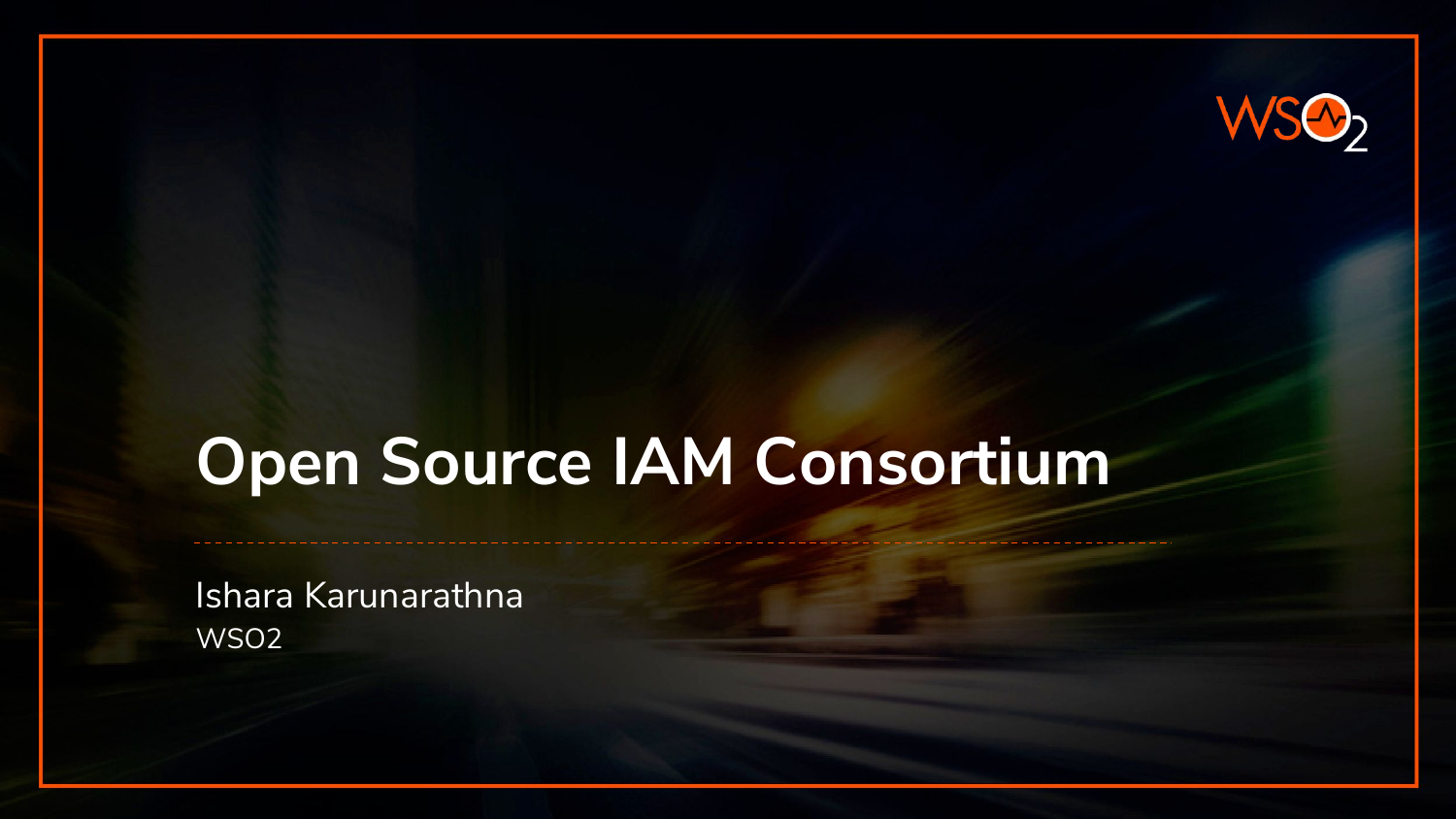# **Open Source is the Biggest Theme in Technology in 2018!**

- IBM acquired Red Hat in a deal valued at \$34B USD.
- Microsoft's \$7.5 billion purchase of GitHub, a code-sharing service largely adopted by the open source community
- Salesforce's \$6.5 billion acquisition of MuleSoft
- Cloudera and Hortonworks, both working around the open source Hadoop technology, agreed to merge in a \$5.2 billion deal.

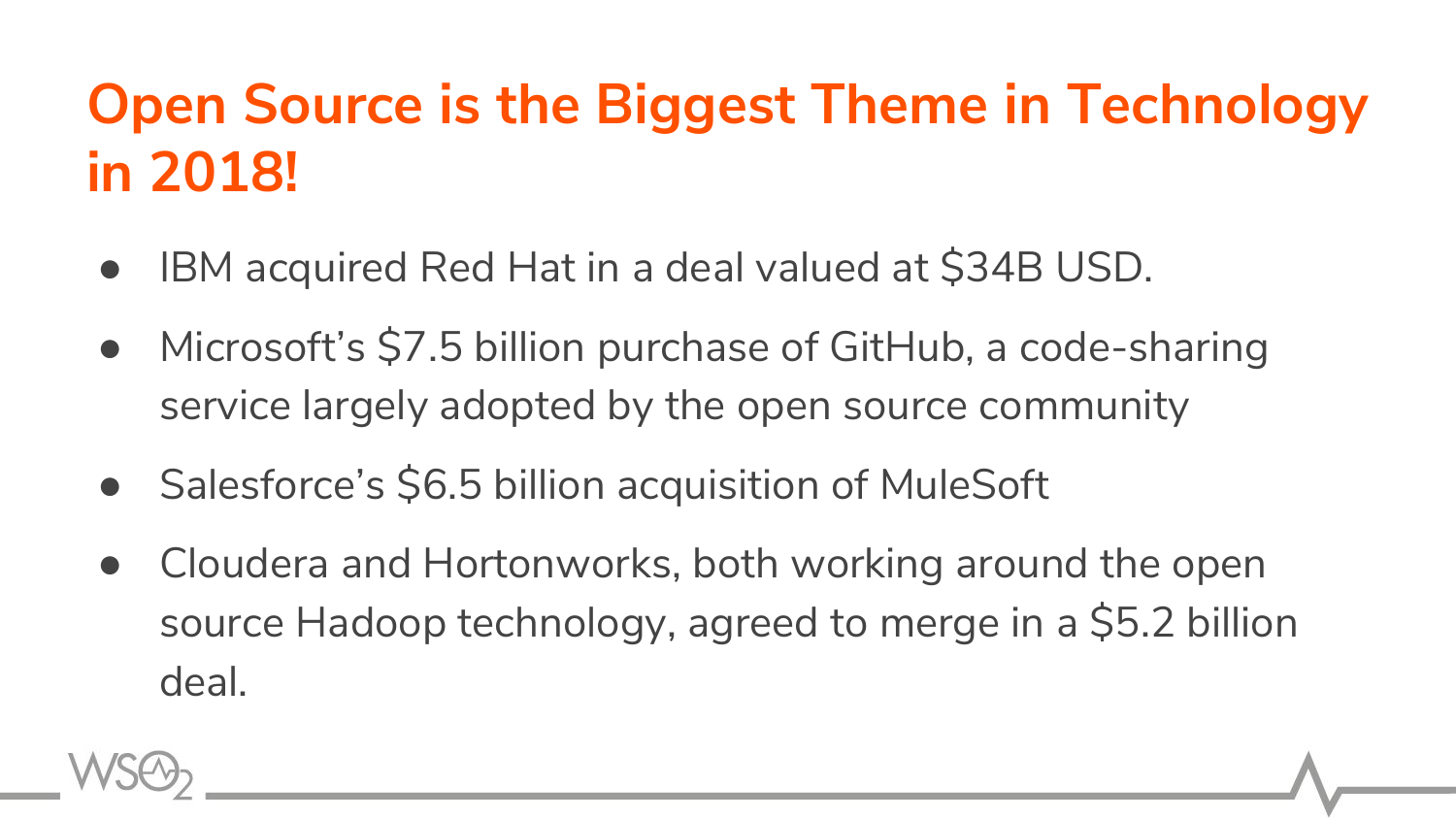### **Background**

- Unlike many other domains, the open source penetration into the IAM domain is quite limited.
- Even the people who love open source find it hard to convince their upper management to use open source IAM.
- There are many cases, where some open source IAM products/projects get rejected, just because they are open source.
- The lack of awareness and open source not good for security perception.

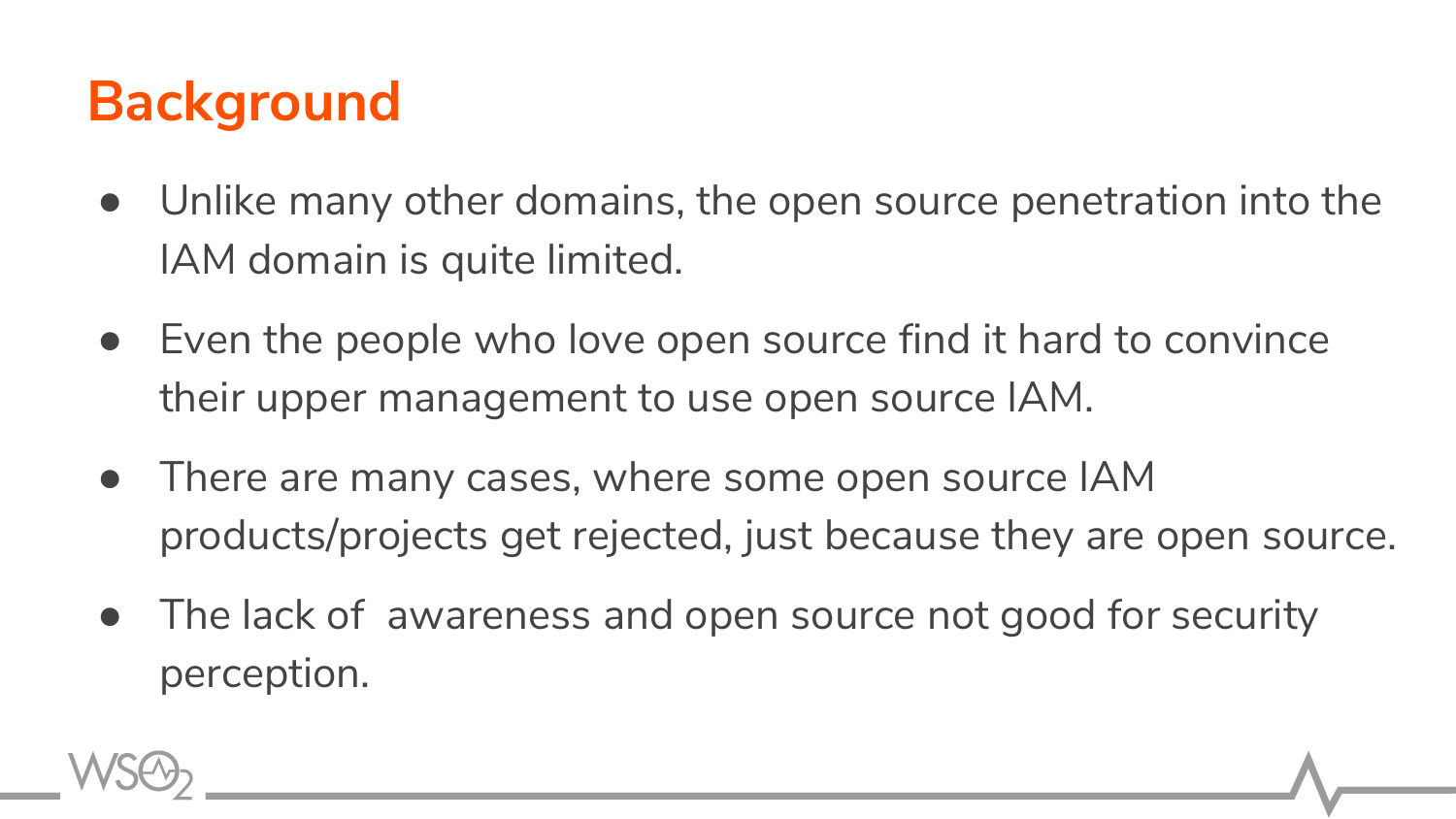#### **Objective**

• Drive the adoption of open source Identity and Access Management (IAM) with the collaboration of open source IAM solution providers, product vendors, projects, and contributors.

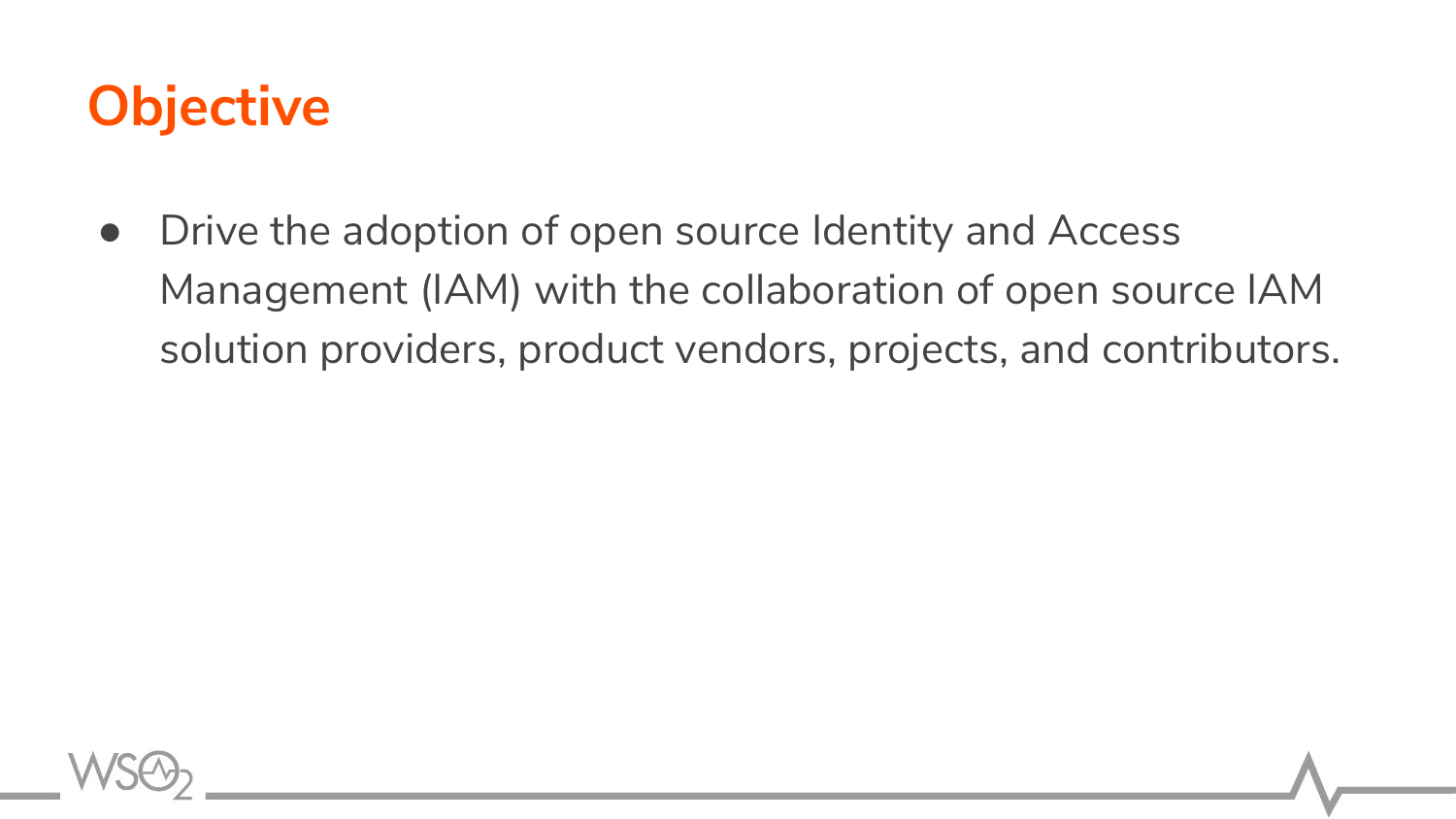- Evangelize the benefits of open source IAM.
- $\bullet$  Be the collective voice to advocate open source IAM for policy makers.
- **Facilitate communication between** open source IAM solution providers, product vendors, projects and contributors giving them the opportunity to learn from and collaborate with each other.

#### **Scope Out-of-Scope**

● Vendor-specific promotions and/or marketing

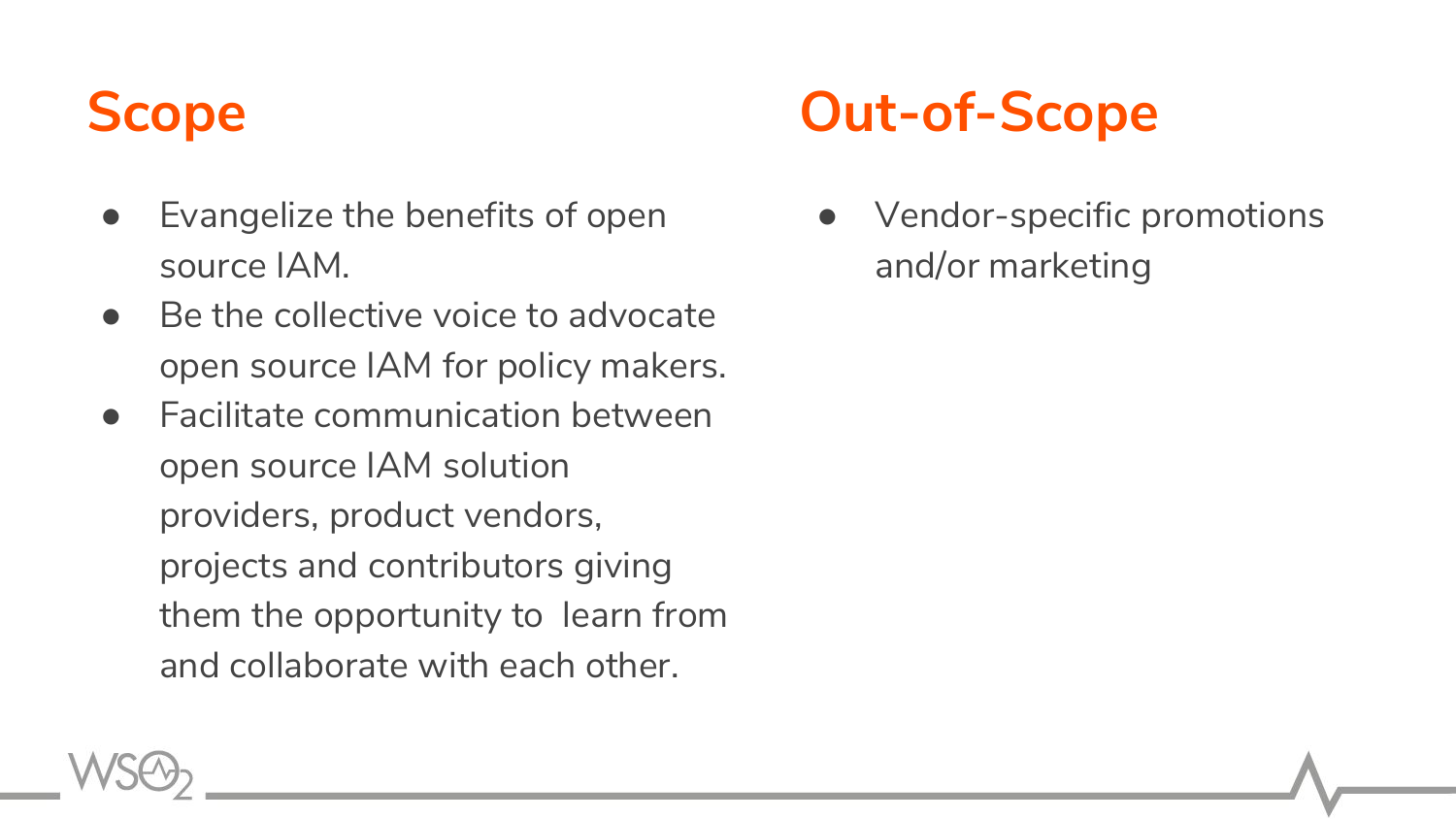# **Who Can Join?**

- Solution Provider: A company, which uses one or more open source IAM products or projects to build an IAM solution.
- Product Vendor: A company, which provides support for one or more open source products.
- Project: An open source project related to IAM
- Contributor: Any individual interested in contributing in any means to promote open source IAM.

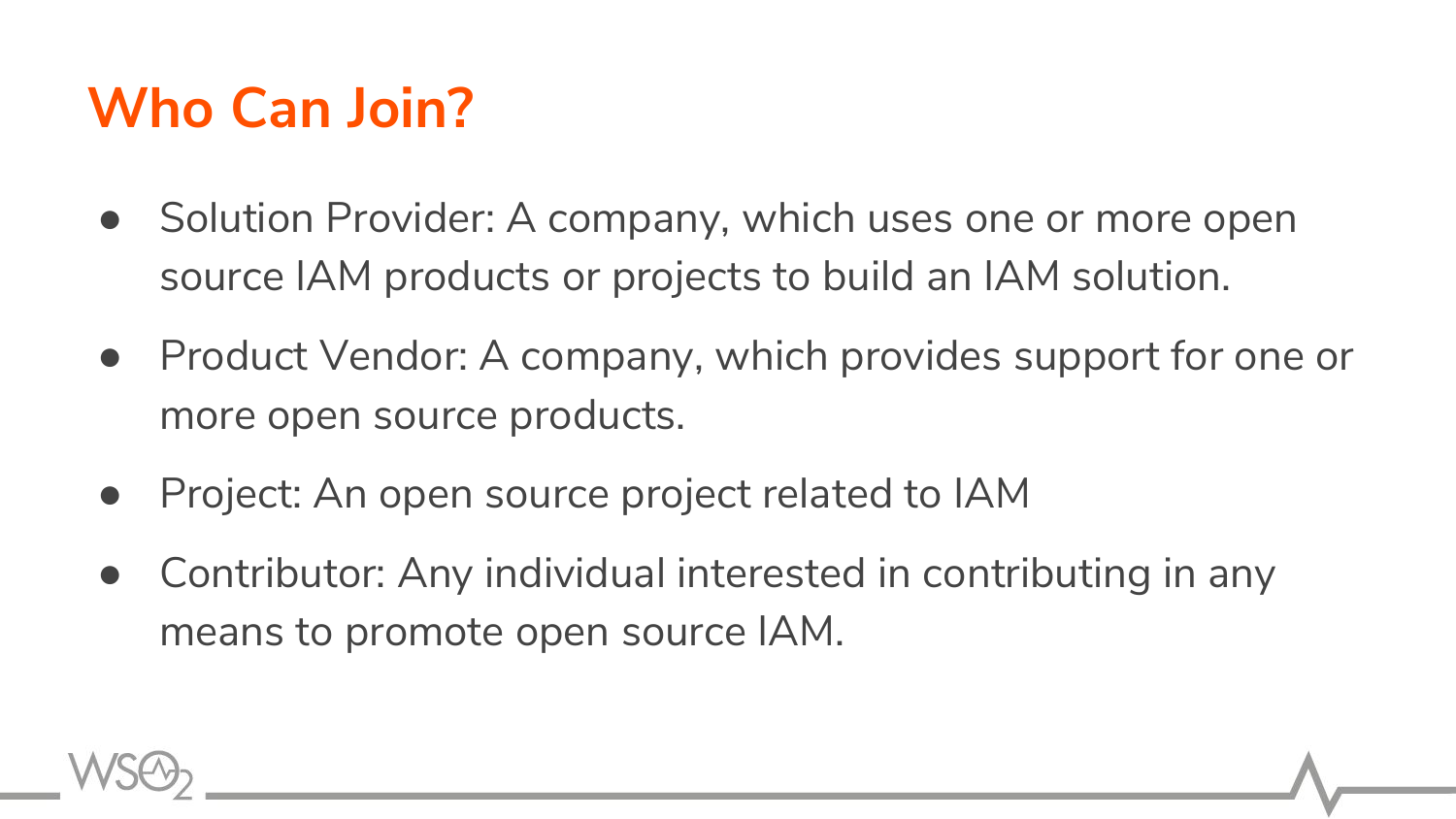#### **Companies Interested In**

- Gluu, Inc.
- Red Hat, Inc.
- Scytale
- WSO2, Inc.
- ZmartZone IAM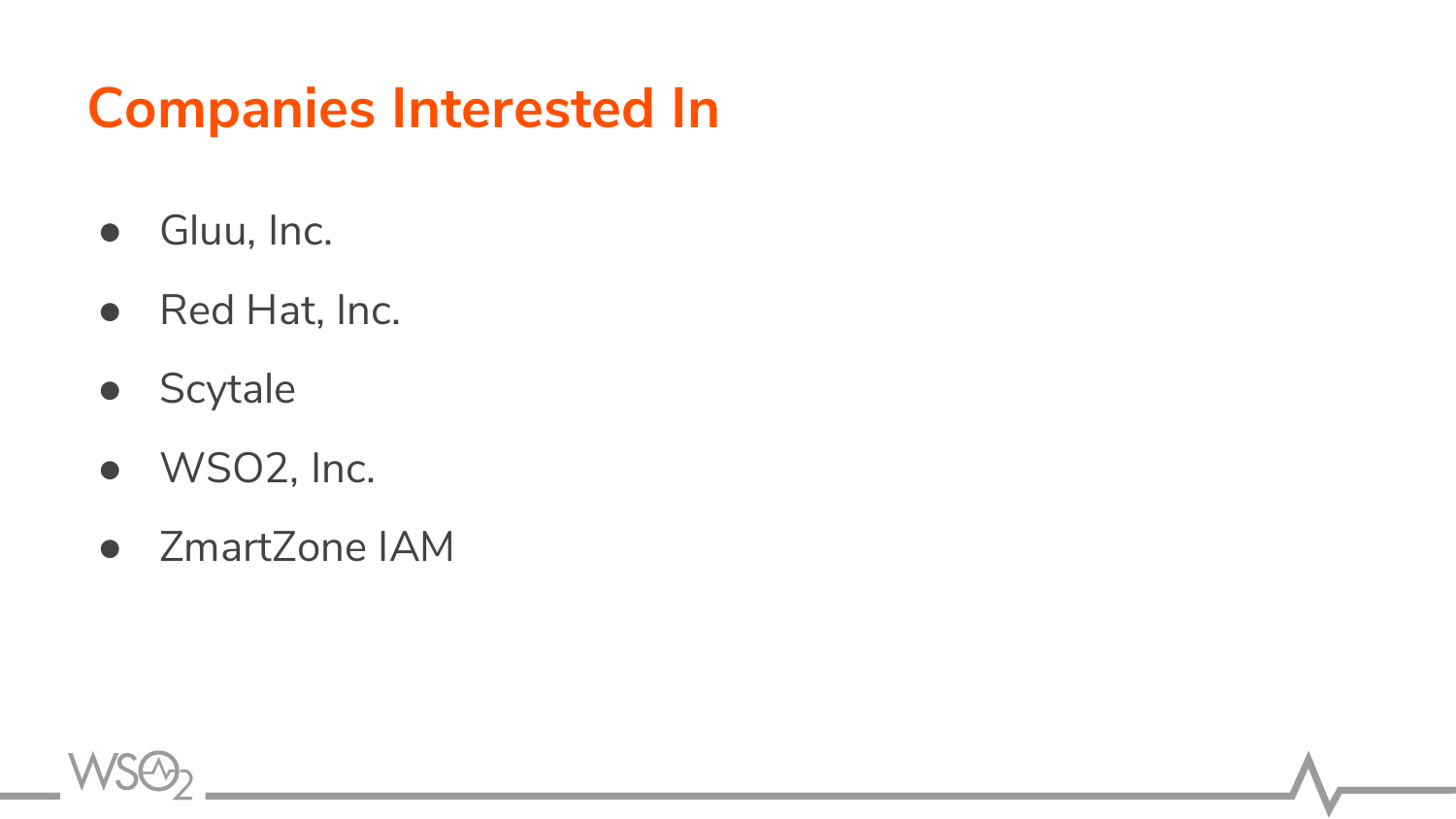### **Activities**

- Thought leadership
- Partnerships
- Marketing, messaging, promotion around vision & mission
- **Content**
- Workshops
- Events
- Open Source IAM conference
- World tours, meetups
- Ecosystem promotion
- Engaging evangelists, influencers, analysts

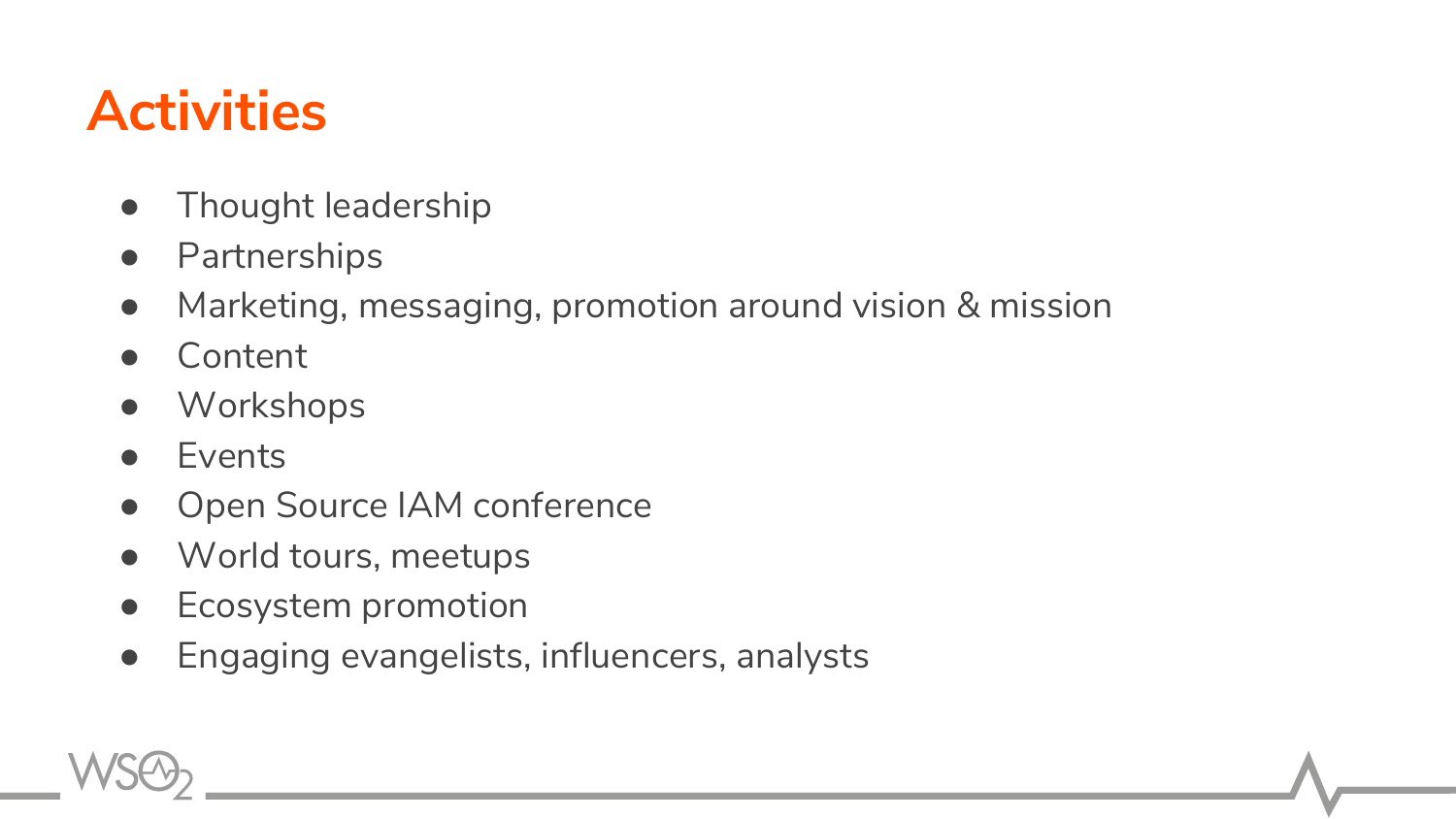### **Interested in Joining?**

● Initial proposal:

[https://docs.google.com/document/d/1A6Um4Yt7Q4f5joIyJHzm](https://docs.google.com/document/d/1A6Um4Yt7Q4f5joIyJHzmmtiNRTk6qbw9TavyWYh94Og/edit) [mtiNRTk6qbw9TavyWYh94Og/edit](https://docs.google.com/document/d/1A6Um4Yt7Q4f5joIyJHzmmtiNRTk6qbw9TavyWYh94Og/edit)

● Please write to: prabath@wso2.com or mike@gluu.org or hans.zandbelt@zmartzone.eu